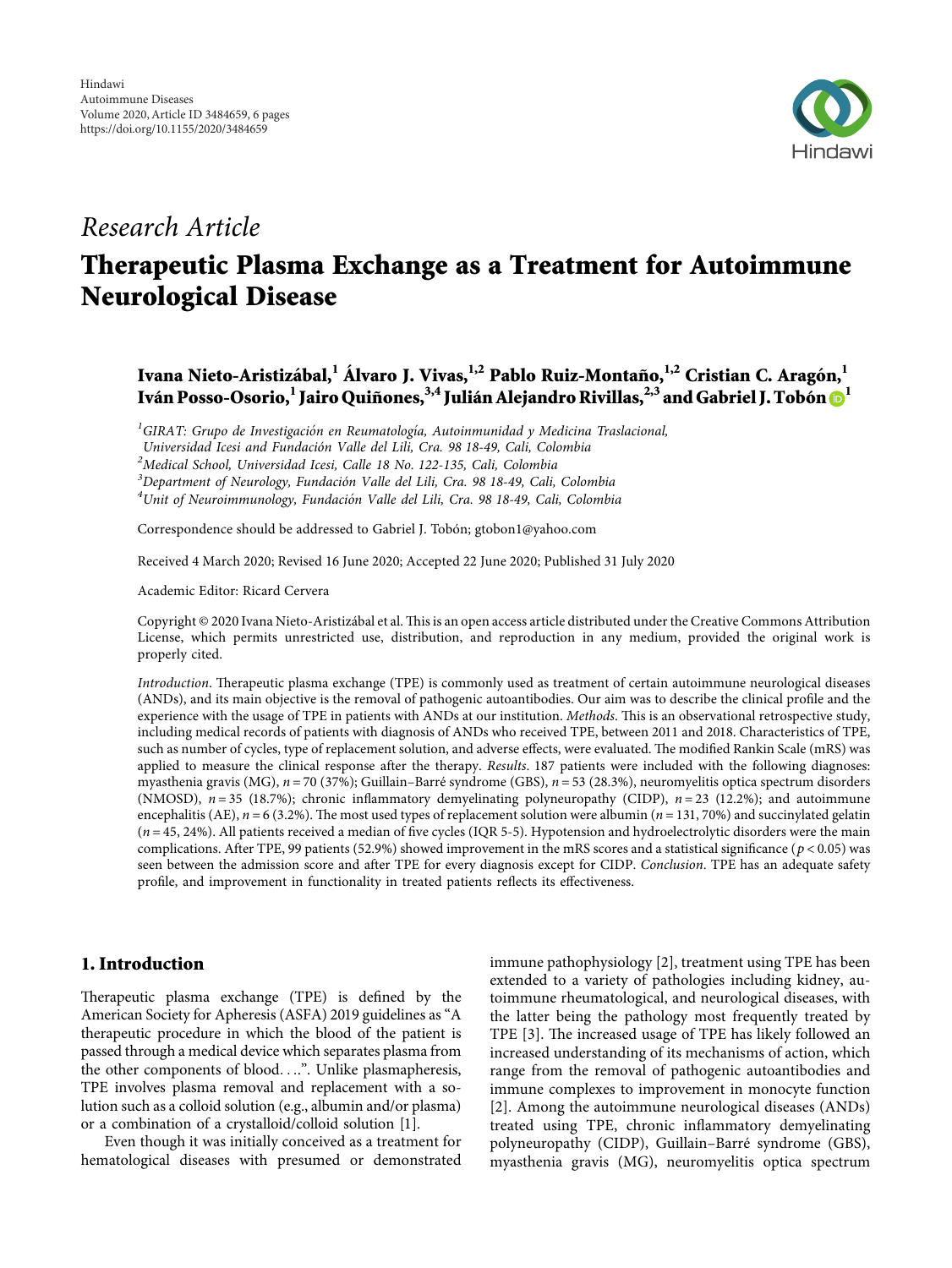disorders (NMOSDs), and autoimmune encephalitis (AE) are well described. TPE is typically used alone or in conjunction with other treatment options, such as intravenous immunoglobulins (IVIG) and corticosteroids, as a first-line treatment for some of these disorders.

The great majority of descriptions of the clinical experience of TPE usage for this group of diseases are from North American or European cohorts [[4–7\]](#page-4-0). In addition, environmental and genetic factors differ between populations, and these factors may influence the response the individuals have on different therapeutic interventions. Many of the mentioned ANDs have shown an exponential increase in occurrence in recent years  $[8-11]$  $[8-11]$ . Therefore, it is important to study in depth the safety and effectiveness of their available treatments, such as TPE. In this study, we aimed to describe the factors associated with indications, types of replacement solution, adverse effects, and treatment effectiveness of this intervention in patients with different ANDs.

#### **2. Material and Methods**

This was a retrospective and observational study conducted at Fundación Valle del Lili, a high-complexity center in Cali, Colombia. The medical records of patients with ANDs diagnosed by neurologists, who received at least one TPE in our institution between 2011 and 2018, were included in our analyses. In each case, the number of treatment cycles, type of replacement solution, clinical characteristics as duration of inpatient stay, adverse effects, and death of patients were evaluated. For identifying relapses, admissions due to ANDs up to one year after TPE were quantified.

TPE was prescribed by neurologists and was always administered in the intensive care unit (ICU) by trained nurses. The procedure comprised centrifugation, where prophylactic calcium was not routine. In each case, according to TPE characteristics (e.g., volume, replacement solution), anticoagulation with citrate and replacement solutions were administered in the proportions of 1 :12 to 1 : 16.

Since most of the evaluated diagnoses (e.g., MG, GBS, and CIDP) have a disease-specific scale, we used the modified Rankin Scale (mRS) to measure and compare the clinical improvement between our patients. Although initially used for stroke treatment, it has also been applied in several different contexts including the evaluation of outcomes in NMOSD [\[12](#page-5-0)], AE [[13, 14](#page-5-0)], MG [\[15](#page-5-0)], CIDP [\[16](#page-5-0)], GBS [\[17](#page-5-0)], and other neurological conditions [\[18](#page-5-0)].

Thus, the mRS was applied to every patient at three different times: at admission, using the admission note of the department of neurology; after TPE, using their progress note registered after completing all the cycles; and 90-days after receiving TPE, using medical records of follow-up appointments with neurologists. mRS measurement was performed by the research group with a previous training by a neurology resident.

The mRS was first introduced in 1957 for measuring outcomes in acute stroke and was modified to its sevengrade version as follows: 0, no symptoms; 1, no significant disability; 2, slight disability; 3, moderate disability; 4,

moderately severe disability; 5, severe disability; and 6, dead [\[19](#page-5-0), [20\]](#page-5-0). The proposed interpretation of the mRS is based on two ranges of scores, 0–2 and 3–6, which are defined as favorable and nonfavorable, respectively; however, when looking at scores as individual points, changes in a single one have been stated to be clinically relevant [\[21](#page-5-0)].

Statistical analyses were performed using STATA v.14® (StataCorp LP, College Station, TX). Quantitative variables are shown as means and medians with standard deviations (SD) and interquartile ranges (IQRs) according to their distribution on the basis of the Shapiro–Wilk test. Quantitative variables are also shown with frequencies and proportions. mRS scores are presented as medians with IQRs; scores at admission and after TPE were compared with the Wilcoxon matched-pair signed-rank test.

#### **3. Results**

A total of 187 patients were included in this study. Most of them were women ( $n = 104$ , 55.6%), and the median age at admission was 50 (IQR  $32-64$ ) years. The most frequent AND was MG, with 70 cases (37.4%), followed by GBS, NMOSD, CIDP, and AE (Table [1](#page-2-0)).

TPE was performed using the centrifugation method, and a catheter was placed at the jugular  $(n = 166, 88.7\%)$ , femoral ( $n = 18, 9.6\%$ ), or subclavian ( $n = 3, 1.6\%$ ) positions.

The replacement solutions used in TPE were albumin, fresh frozen plasma, and succinylated gelatin. Albumin alone was used in most patients  $(n = 131, 70.5\%)$ , whereas albumin in combination with fresh frozen plasma was used in one patient only. In the general sample, the median number of TPEs per patient was five (IQR 5-5) (Table [1](#page-2-0)). Separated by diagnosis, it was the same in MG, AE, and CIDP; in NMOSD and GBS, the median remained five with a range slightly wider (IQR 5-6). All of the TPEs were indicated daily. The mean exchanged volume was 2278 mL (SD 525.7), and the mean TPE time was 67 minutes (SD 17.5).

Patients had a median of inpatient stay of 12 (IQR 8–19) days. Those with AE had the longest of all, with a median of 24.5 (IQR 17–49) days; this group also required more days in the ICU than other groups. The complications observed after TPE was provided were as follows: 106 (56.6%) patients presented with hypotension, 102 (54.4%) presented with electrolytic disorders, and 85 (45.4%) presented with some complications associated with the Mahurkar catheter (other complications were found at a lesser extent). The presence of infection was evaluated during the 14 days following TPE: a total of 21 (11.2%) cases were observed, of which the majority were patients with GBS  $(n = 10, 47.6\%)$ . Infections were subdivided on the basis of the causative agent, with bacteria as the principal factor  $(n = 17/21, 80.9\%)$ ; viral infections occurred in two (9.5%) patients, fungal infection in two (9.5%), mycobacterial infection in one (4.8%), and parasitic infection in one (4.8%). The most common pathogen was *E*. *coli*, with 4 cases (19%), followed by *P*. *mirabilis* and *S*. *aureus*, both with 3 cases (14.3%). Two individuals had two agents of infection at the same time (Table [2\)](#page-3-0).

Three  $(1.6\%)$  patients died during hospitalization due to causes associated with their neurological disease and septic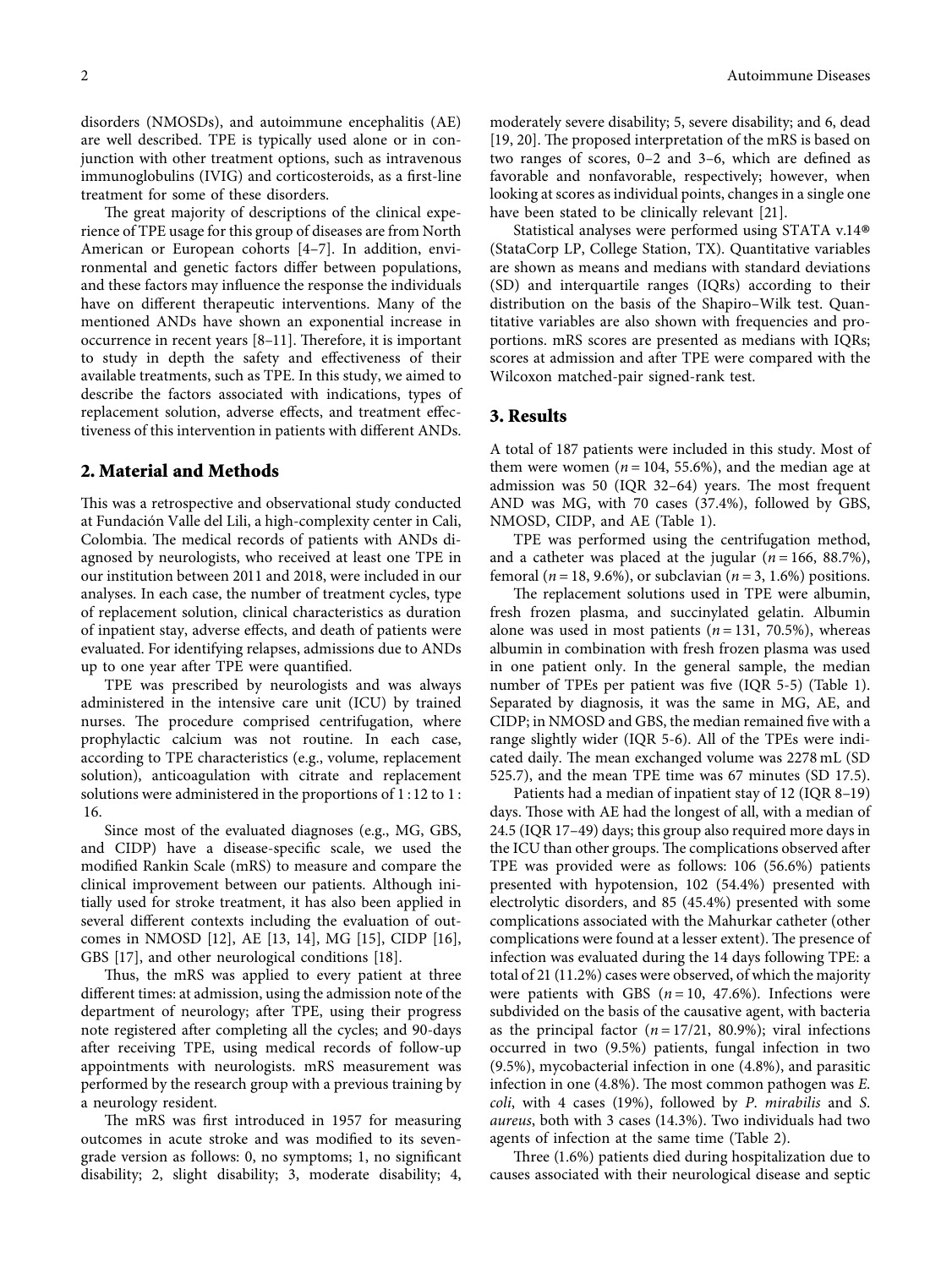Table 1: Demographic and TPE characteristics.

<span id="page-2-0"></span>

| Characteristics                 | N(%)        |
|---------------------------------|-------------|
| Age**                           | $50(32-64)$ |
| Sex                             |             |
| Female                          | 104 (55.6)  |
| Male                            | 83 (44.4)   |
| Autoimmune neurological disease | 187 (100)   |
| MG                              | 70 (37.4)   |
| <b>GBS</b>                      | 53 $(28.3)$ |
| <b>NMOSD</b>                    | 35(18.7)    |
| <b>CIDP</b>                     | 23(12.3)    |
| AE.                             | 6(3.2)      |
| Types of replacement solutions  |             |
| Albumin                         | 131         |
| Succinylated gelatin            | 45          |
| Albumin + succinylated gelatin  | 10          |
| Albumin + fresh frozen plasma   | 1           |
| Number of TPEs by patient **    | $5(5-5)$    |
|                                 |             |

∗∗Median (IQR). MG, myasthenia gravis; GBS, Guillain–Barr´e syndrome; NMOSD, neuromyelitis optica spectrum disorders; CIDP, chronic inflammatory demyelinating polyneuropathy; AE, autoimmune encephalitis. TPE, therapeutic plasmatic exchange.

shock. Clinical relapse in the year following TPE was measured, and the largest proportion of relapses occurred in patients with MG (Table [2](#page-3-0)).

On the basis of the mRS score for each patient at admission and after TPE, 99 (52.9%) patients showed decreased scores after TPE, 67 (35.8%) showed no difference, and 21 (11.2%) showed increased scores after therapy. Although three patients died, two were receiving TPE at the time of death and the other one had finished TPE and remained alive for three additional months, which explains the two scores of "6" in the final measurement (Table [3\)](#page-3-0). In addition, a statistically significant difference was noted between the median mRS scores before and after TPE in general  $(p = 0)$  and for each disease: MG,  $p = 0$ ; GBS,  $p = 0.0019$ ; NMOSD,  $p = 0.004$ ; AE,  $p = 0.0516$ . CIDP was the only one in which the difference was not significant  $(p = 0.2019)$  (Table [4\)](#page-3-0).

We calculated the mean/median time patients took to present relapses depending on their mRS after TPE and 90 days after TPE. It is important to notice that only 104 patients have a calculated mRS 90 days after TPE due to absence of medical records in that specific time (Table [5](#page-4-0)).

On the other hand, we calculated the difference in points between the mRS before and after TPE (the "Delta TPE") and looked for any interrelation with relapse time, but we did not find any.

#### **4. Discussion**

This is a real-life study that shows the experience with the usage of TPE in multiple ANDs in a big cohort of 187 patients who were treated at a high-complexity center in Colombia. In 2019, the ASFA guidelines [[1](#page-4-0)] defined specific recommendations for the use of TPE, and GBS, CIDP, MG, and NMOSD were included among the diseases of interest. Of these diseases, the strongest grades of recommendation

were assigned to MG and CIDP, whereas the weakest grades were assigned to NMOSD and GBS [[1](#page-4-0)]. Furthermore, neurological conditions in general are known to account for 44% of the cases in which TPE is indicated [[22](#page-5-0)].

As previously discussed, TPE is as effective as IVIG in the treatment of GBS, CIDP, and MG; therefore, the decision to choose one or another treatment depends, in most cases, on the clinician's experience, treatment availability, and expenses. What can vary is the scheme in which the treatment is provided upon diagnosis [[23](#page-5-0)]. In the present study, TPE was indicated in every patient due to the severity of their disease or therapeutic failure of other therapies, with MG being the most frequently observed disease (similar to previous reports) along with GBS [[22](#page-5-0)]. In our center, TPE, rather than IVIG, is the preferred management option for ANDs, and it achieves favorable results.

Generally, the number of treatment cycles was approximately five, consistent with descriptions that report a total fluid exchange divided five times in MG [\[24\]](#page-5-0), GBS [[22](#page-5-0)], and CIDP [[3,](#page-4-0) [25\]](#page-5-0). Jiao et al. reported a slightly different range, 2–7 treatment cycles, in 29 patients with NMOSD [\[26\]](#page-5-0), and Moser et al. reported a wider range of cycles, 3–13, in 12 patients with AE [[27](#page-5-0)].

In the analyses of the complications, hypotension occurred in approximately half of our patients even though a replacement solution was provided with TPE to prevent this outcome; this differs to apheresis where there is no fluid replacement [[2\]](#page-4-0). Nonetheless, hypotension is common when using TPE for different indications [[27](#page-5-0)–[31\]](#page-5-0). Hydroelectrolytic disorders were the second-most frequent adverse reaction, not only in our study but also in the study by Clarck et al., who found that 59 of their patients required the replacement of at least one electrolyte after TPE (primarily for potassium and magnesium abnormalities) [\[30](#page-5-0)]. In our patients, 11.2% presented with infections, of which 80.9% were caused by bacteria. This finding is similar to a group studied by Lemaire et al., who reported infections caused primarily by bacteria, followed by viruses and fungus [\[29\]](#page-5-0). Severe adverse reactions, such as hypersensibility reactions and arrhythmias, were seen at a lower frequency in our group.

Lemaire et al. reported 50 patients who were admitted to the ICU, with 40% admitted due to neurological causes. In their cohort, the median inpatient stay was 20 (IQR 12–35) days, which was similar to our findings (20 days, IQR 8–19), whereas they reported a mortality proportion of 8% compared with 1.6% in our group [\[29\]](#page-5-0). As has been previously stated, two of the deaths in our study occurred before TPE was completed; thus, in some cases, these treatment options are given to critical patients in whom a clinical response may be difficult to achieve [[30](#page-5-0)].

Clinical responses after TPE have been measured in different ways among several studies. For instance, Morgan et al. clinically evaluated the improvement in patients with NMO, concluding that there was a moderate improvement in functional scales [\[32\]](#page-5-0). For MG, CIDP, and GBS, Momtaz et al. focused on muscle strength, finding that of 31 patients with MG, 83.8% achieved a complete response; of 8 patients with CIDP, 87.5% achieved such a response; and of 39 patients with GBS, 51.3% responded in this way [[25](#page-5-0)].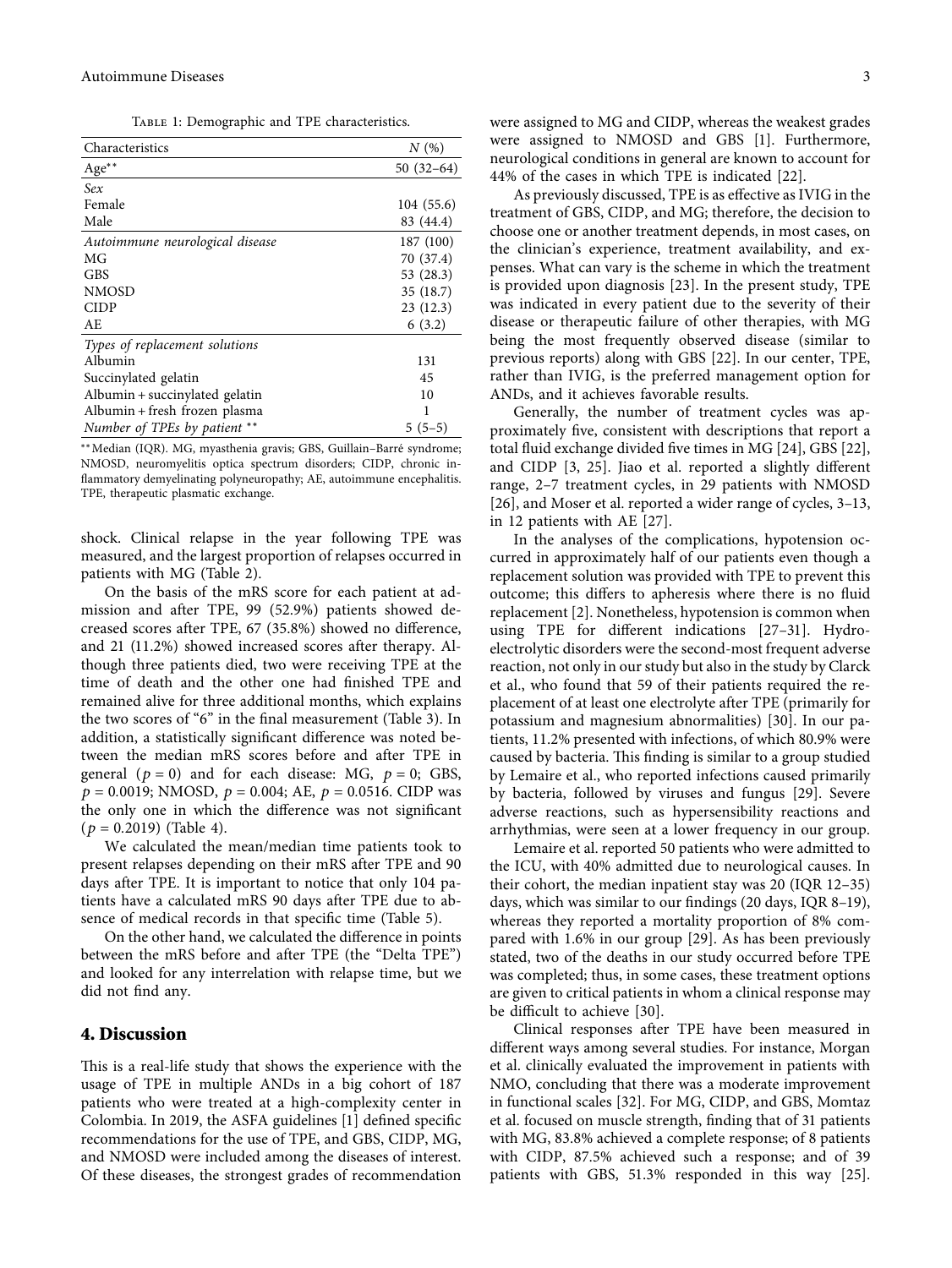<span id="page-3-0"></span>

|                                        | General,     | MG,          | <b>GBS</b>   | NMOSD,     | CIDP,      |               |
|----------------------------------------|--------------|--------------|--------------|------------|------------|---------------|
|                                        | $n = 187$    | $n = 70$     | $n = 53$     | $n = 35$   | $n = 23$   | AE, $n=6$     |
| Days of inpatient stay, median (IQR)   |              |              |              |            |            |               |
| Inhospital stay                        | $12(8-19)$   | $11(7-15)$   | $13(9-33)$   | $12(8-18)$ | $10(7-16)$ | $24.5(17-49)$ |
| ICU stay                               | $7(6-12)$    | $7(6-10)$    | $9(6-24)$    | $6(6-9)$   | $6(6-8)$   | $10(6-15)$    |
| Complications, n (%)                   |              |              |              |            |            |               |
| Hypotension                            | 106(56.6)    | 35(50)       | 35(66)       | 17(48.5)   | 15(65.2)   | 4(66.6)       |
| Hydroelectrolytic disorders            | 102(54.5)    | 35(50)       | 30(56.6)     | 23(65.7)   | 11 (47.8)  | 3(50)         |
| Related to Mahurkar catheter           | 85 (45.4)    | 29(41.2)     | 26(49)       | 15(42.8)   | 12(52.1)   | 3(50)         |
| Bleeding                               | 56 (29.9)    | 22(31.4)     | 19(35.8)     | 9(25.7)    | 4(17.3)    | 2(33.3)       |
| Infections                             | 21(11.2)     | 5(7.1)       | 10(18.8)     | 4(11.4)    | 2(8.6)     | $^{(1)}$      |
| Thrombosis                             | 4(2.1)       | 1(1.4)       | 3(5.6)       | $\Omega$   | 0          | 0             |
| Hypersensibility                       | 2(1)         | 1(1.4)       | $\Omega$     | 0          |            | 1(16.6)       |
| Arrhythmias                            | 2(1)         | 1(1.4)       | $\mathbf{0}$ | 1(2.8)     | 0          | $^{(1)}$      |
| Hemolysis                              | $\mathbf{0}$ | $\mathbf{0}$ | $\mathbf{0}$ | $\Omega$   | 0          | $\mathbf{0}$  |
| Death during hospitalization, n (%)    |              |              |              |            |            |               |
|                                        | 3(1.6)       | $\mathbf{0}$ | 1(1.8)       | $\theta$   | 2(8.6)     | $\Omega$      |
| Relapse during the year after, $n$ (%) |              |              |              |            |            |               |
| Number of patients                     | 59 (31.5)    | 33(47.1)     | 3(5.6)       | 14 (40)    | 7(30.4)    | 2(33.3)       |

Table 2: Outcomes related to TPE.

MG, myasthenia gravis; GBS, Guillain-Barré syndrome; NMOSD, neuromyelitis optica spectrum disorders; CIDP, chronic inflammatory demyelinating polyneuropathy; AE, autoimmune encephalitis IQR, interquartile range; ICU, intensive care unit.

Table 3: Number of patients in each category of the modified Rankin Scale before and after TPE.

| Score at admission | Score after TPE |    |                |    |  |  |  |
|--------------------|-----------------|----|----------------|----|--|--|--|
|                    |                 |    |                |    |  |  |  |
|                    | <b>IJ</b>       |    |                |    |  |  |  |
|                    |                 |    |                |    |  |  |  |
|                    |                 | 20 | 15             |    |  |  |  |
|                    |                 |    | 2 <sup>3</sup> | 18 |  |  |  |
|                    |                 |    |                |    |  |  |  |

Each cell shows the number of patients who had a specific score at admission and after TPE. In green, patients who had a reduction in the scores after TPE; in blue, patients in whom the scores remained equal; in gray, patients who had an increase in the scores.

| Diagnosis**  | Before TPE | After TPE | p value |
|--------------|------------|-----------|---------|
| General      | $4(3-4)$   | $3(2-4)$  | 0       |
| MG           | $3(2-4)$   | $1(1-2)$  |         |
| <b>GBS</b>   | $4(3-5)$   | $3(3-4)$  | 0.0019  |
| <b>NMOSD</b> | $4(3-4)$   | $3(2-4)$  | 0.004   |
| <b>CIDP</b>  | $4(3-4)$   | $3(2-4)$  | 0.2019  |
| AE           | $4(3-5)$   | $3(2-3)$  | 0.0516  |

Table 4: Modified Rankin Scale scores before TPE compared with scores after TPE.

∗∗Median (IQR), Wilcoxon matched-pairs signed-ranks test.

Titulaer et al. described a cohort of 577 patients diagnosed with AE, of whom 461 received first-line therapies, including TPE: 97% maintained mRS scores of 0–2 during a year of follow-up [[33](#page-5-0)].

In this way, what we identify as the strength of our study is that we could compare multiple ANDs and bring objective data regarding clinical improvement after TPE with the application of the mRS, based on the experience of different authors who evaluated these diseases separately. It is to remark that although mRS is not a disease-specific scale for the diagnoses of interest, it is one that allows an approach in a more unified way among them. Then, similarly to the

studies previously mentioned, 52.9% of our patients showed an improvement in their mRS scores whereas 35.8% did not show any response to treatment. Although no significant difference was noted between mRS scores before and after TPE in patients with CIDP, a decrease in median scores for each disease was observed in all diagnoses.

We did not find a pattern regarding time until relapses in relation to the mRS scores, but in the patients with a score of "0" at 90-days after TPE, it took the longest period of time to present a relapse, as would be expected. Then, it is reasonable to think that other factors may be associated with a better outcome following TPE, and it may be useful to consider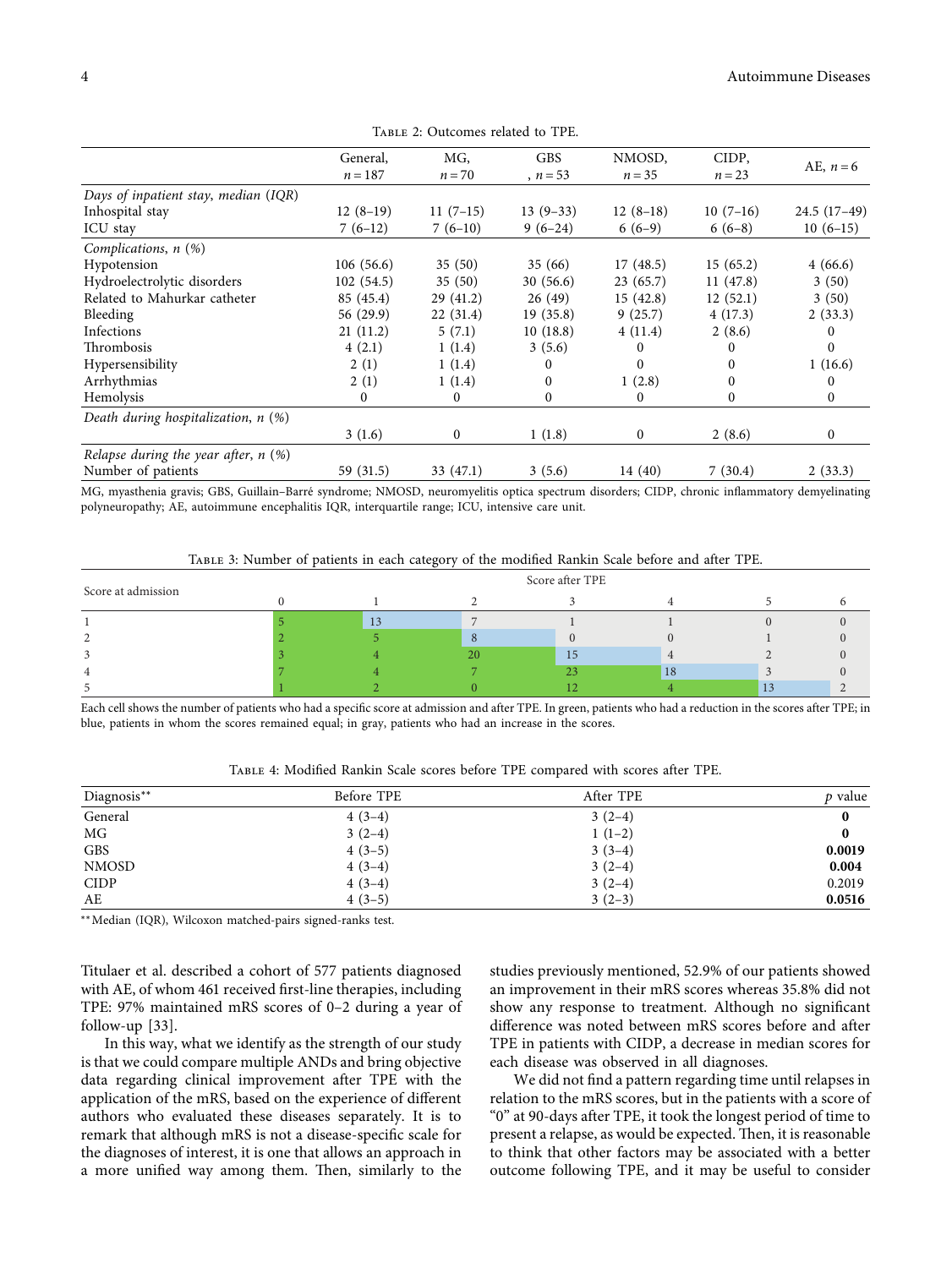<span id="page-4-0"></span>

| Relapses <90 days after TPE |                                      |                                      |                                        | Relapses >90 days after TPE              |                                      |                                      |                                       |  |
|-----------------------------|--------------------------------------|--------------------------------------|----------------------------------------|------------------------------------------|--------------------------------------|--------------------------------------|---------------------------------------|--|
| mRS score<br>after TPE      | Patients with the<br>score $(n=185)$ | Patients who<br>relapsed, $n$ $(\%)$ | Time until relapse<br>$\frac{days}{9}$ | mRS score 90<br>days after<br><b>TPE</b> | Patients with the<br>score $(n=104)$ | Patients who<br>relapsed, $n$ $(\%)$ | Time until<br>relapse (days)          |  |
| 5                           | 19                                   | 1(5,55)                              | 71                                     | 5                                        |                                      | 1(100)                               | 195                                   |  |
| $\overline{4}$              | 27                                   | 2(7,4)                               | 34,5 $(26-43)$ **                      | 4                                        | 15                                   | 4(26.7%)                             | 139,5 (115,25-<br>$166$ <sup>**</sup> |  |
| 3                           | 51                                   | 8(15,7)                              | 12,5<br>$(4,25-47,75)$ **              | 3                                        | 30                                   | 7(23%)                               | $151 (29,35)^*$                       |  |
| 2                           | 42                                   | 7(16,7)                              | $50(30,04)^*$                          | $\mathfrak{D}$                           | 28                                   | $5(17,86\%)$                         | $160,2(69,79)$ *                      |  |
|                             | 28                                   | 6(22,2)                              | $24,6$ $(15,9)^*$                      |                                          | 22                                   | 5(22,7%)                             | $201,2(94,73)$ *                      |  |
| $\mathbf{0}$                | 18                                   | 4(22,2)                              | 16,5<br>$(4,75-56,75)$ **              | 0                                        | 8                                    | $1(12,5\%)$                          | 272                                   |  |

Table 5: Time until relapses according to mRS scores after TPE and 90 days after TPE.

<sup>∗</sup>Mean (SD); ∗∗Median (IQR). mRS, modified Rankin Scale.

these when making treatment decisions or considering expectations. In NMOSD, these factors include anti-AQP4 seronegativity (patients who are seronegative for anti-AQP4 but seropositive for anti-myelin oligodendrocyte glycoprotein generally present better outcomes) [\[12](#page-5-0)] and combination treatments with immunosuppressants [\[34\]](#page-5-0). In GBS, additional factors include the number of exchanges on the basis of the severity of disease [\[35\]](#page-5-0) and the patient's age [\[17](#page-5-0)]. An efficient diagnosis approach [\[14](#page-5-0)] and early therapy initiation are common characteristics in various studies [\[12](#page-5-0), [14, 33, 35, 36](#page-5-0)].

#### **5. Conclusion**

We showed TPE to have a high tolerance and strong safety profile in various ANDs. Furthermore, the improvement in mRS scores reflects the effectiveness of TPE in the treatment of MG, GBS, NMOSD, and AE.

#### **6. Study Limitations**

This study was retrospective in nature, which is why the measurements of clinical response had to be evaluated using a nonspecific scale. Furthermore, the scores used depend on information that was registered on medical records, which may lower the accuracy of the scores.

Additionally, the number of patients in each diagnosis limits the comparison between ANDs. The small number of patients with AE must be considered when interpreting the results. Finally, not every patient went for outpatient control visit 90-days after TPE, diminishing the study sample at that time, thus limiting the evaluation and/or comparison of variables such as mRS 90 days after TPE.

#### **Data Availability**

The data used to support the findings of this study are available from the corresponding author upon request.

#### **Disclosure**

This work has been accepted for oral abstract presentation in the 12th International Congress on Autoimmunity.

#### **Conflicts of Interest**

The authors declare that they have no conflicts of interest.

#### **Acknowledgments**

The authors thank Andrés M. Castro, from Center of Clinical Research at Fundación Valle del Lili, for the statistical analysis.

#### **References**

- [1] A. Padmanabhan, L. Connelly-Smith, N. Aqui et al., "Guidelines on the use of therapeutic apheresis in clinical practice–evidence-based approach from the writing committee of the American society for apheresis: the eighth special issue," *Journal of Clinical Apheresis*, vol. 34, no. 3, pp. 171–354, 2019.
- [2] H. M. Reeves and J. L. Winters, "The mechanisms of action of plasma exchange," *British Journal of Haematology*, vol. 164, no. 3, pp. 342–351, 2014.
- [3] E. Kaya, M. Keklik, M. Şencan et al., "Therapeutic plasma exchange in patients with neurological diseases: multicenter retrospective analysis," *Transfusion and Apheresis Science*, vol. 48, no. 3, pp. 349–352, 2013.
- [4] A. L. Oaklander, M. P. Lunn, R. A. Hughes, I. N. van Schaik, C. Frost, and C. H. Chalk, "Treatments for chronic inflammatory demyelinating polyradiculoneuropathy (CIDP): an overview of systematic reviews," *Cochrane Database of Systematic Reviews*, vol. 1, Article ID CD010369, 2017.
- [5] S. Chevret, R. A. Hughes, and D. Annane, "Plasma exchange for Guillain-Barré syndrome," Cochrane Database of Sys*tematic Reviews*, vol. 2, Article ID CD001798, 2017.
- [6] M. Bonnan, R. Valentino, S. Debeugny et al., "Short delay to initiate plasma exchange is the strongest predictor of outcome in severe attacks of NMO spectrum disorders," *Journal of Neurology, Neurosurgery & Psychiatry*, vol. 89, no. 4, pp. 346–351, 2018.
- [7] D. Barth, M. Nabavi Nouri, E. Ng, P. Nwe, and V. Bril, "Comparison of IVIg and PLEX in patients with myasthenia gravis," *Neurology*, vol. 76, no. 23, pp. 2017–2023, 2011.
- [8] A. McGrogan, G. C. Madle, H. E. Seaman, and C. S. de Vries, "The epidemiology of Guillain-Barré syndrome worldwide. A systematic literature review," *Neuroepidemiology*, vol. 32, no. 2, pp. 150–163, 2009.